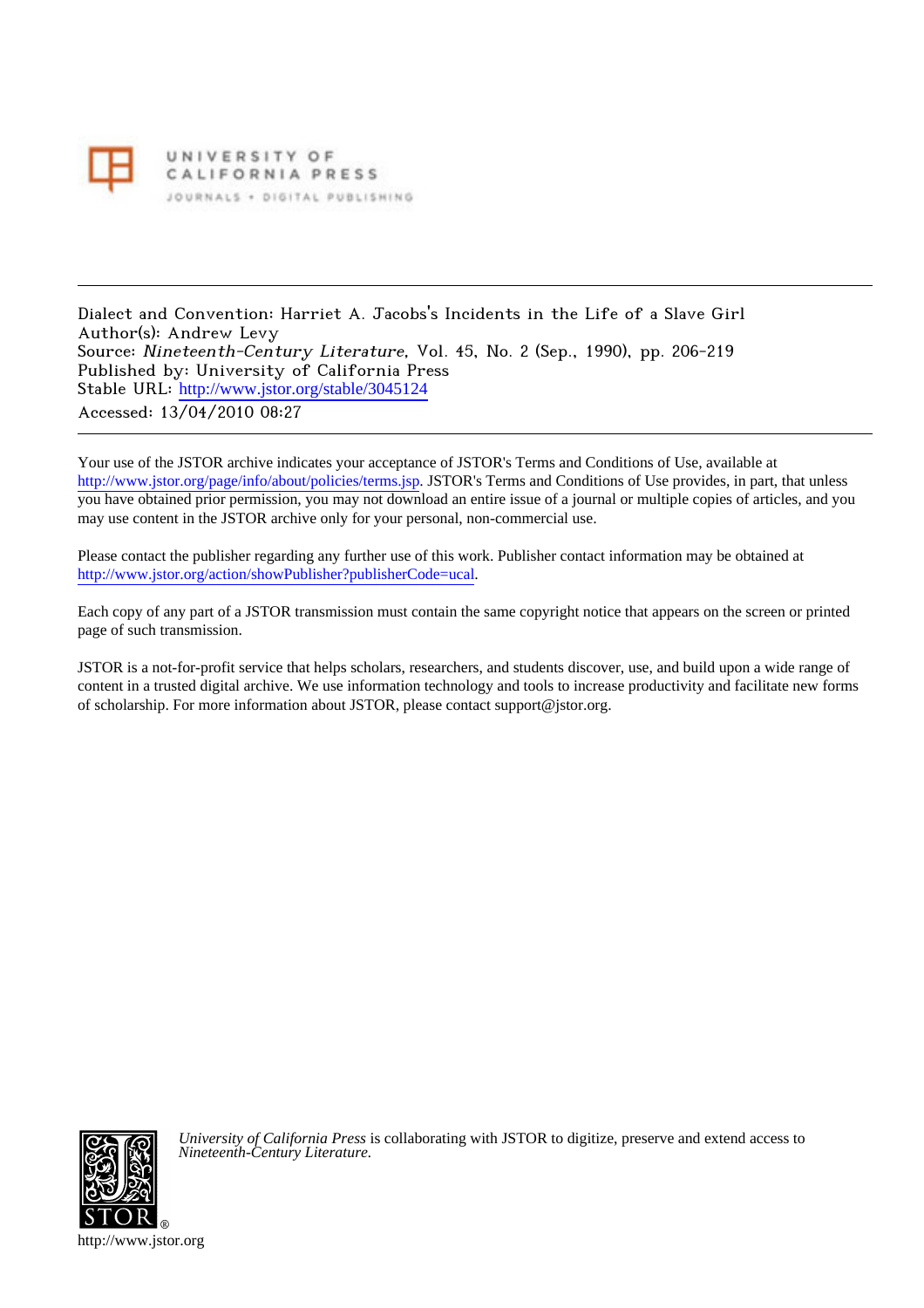## **Dialect and Convention:** Harriet A. Jacobs's Incidents in the Life of a Slave Girl

**ANDREW LEVY** 

HARRIET A. Jacobs (Linda Brent) begins Incidents in the Life of a Slave Girl (1861) by assuring her reader both that "this narrative is no fiction," and that her "descriptions fall far short of the facts." This contradictory claim attests to the problem of the African-American slave narrator in confronting an overwhelmingly white, potentially hostile antebellum readership. Claims of authenticity are, if anything, validated by assurances of selective inauthenticity.<sup>2</sup> Jacobs verifies the objectivity of her narrative not by "telling the truth," but rather by manipulating the literary conventions most familiar to her readers in a manner that validates their conception of authenticity. That this conception of authenticity was frequently antagonistic to her own race, however, forced Jacobs into the anomalous authorial position of simultaneously honoring and repudiating a set of social and literary conventions. She resolved this situation by identifying and employing a set of am-

© 1990 by The Regents of the University of California

<sup>1</sup>Harriet A. Jacobs (Linda Brent), Incidents in the Life of a Slave Girl, ed. L. Maria Child (New York: Harcourt Brace Jovanovich, 1973), p. xiii. All quotes are from this edition. (Note: Jacobs is called both Jacobs and Brent within this paper; Jacobs as an author, Brent as a character within the text.)

<sup>2</sup>See William L. Andrews, To Tell a Free Story: The First Century of Afro-American Autobiography, 1760–1865 (Urbana and Chicago: Univ. of Illinois Press, 1986), pp.  $9 - 10.$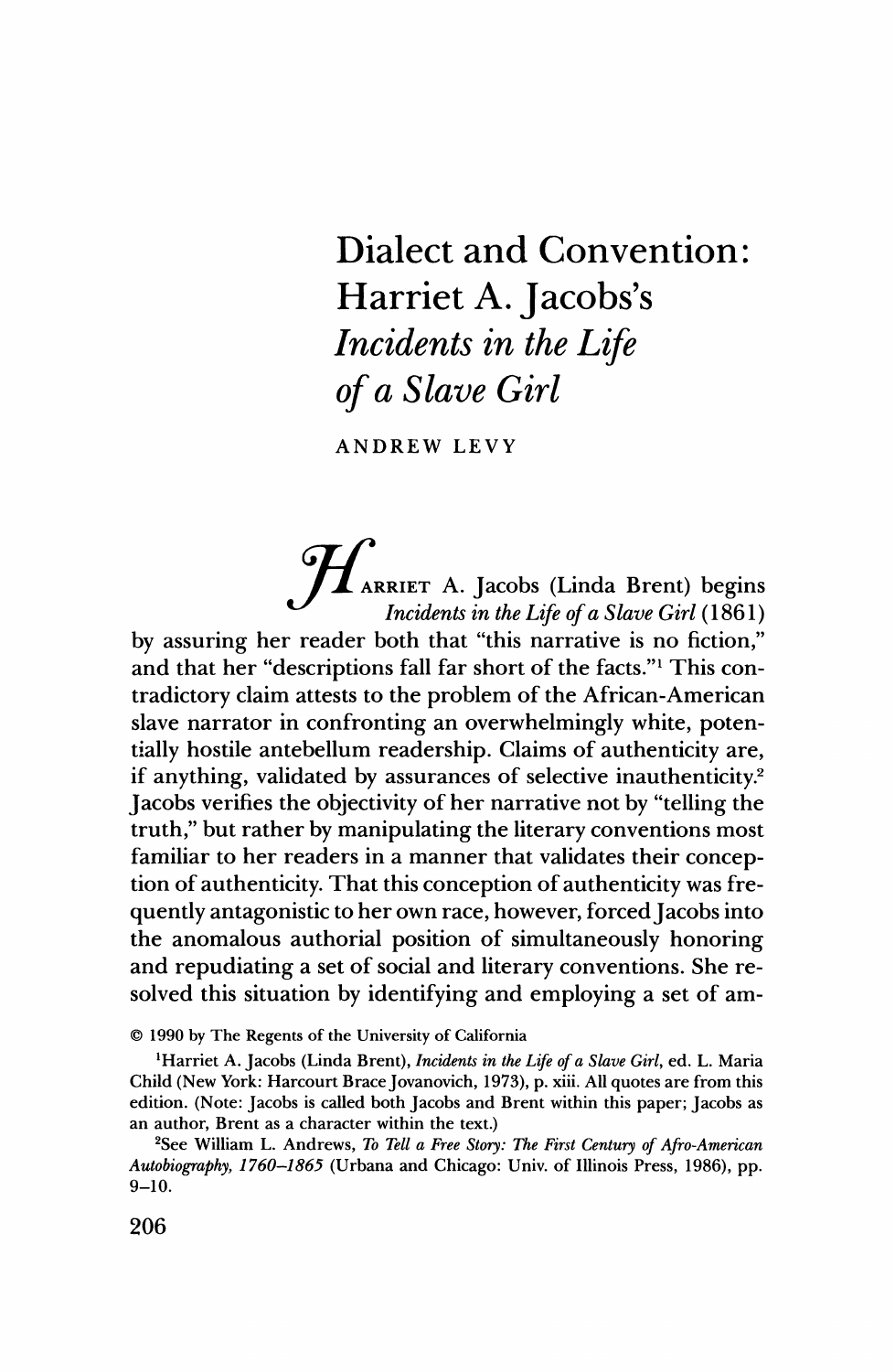biguous, often oppositional rhetorical strategies that allowed her both to invoke and to renegotiate the terms of those conventions. Jacobs's manipulation of the conventions of Slave Dialect, in particular, provides an illustration of how she executed this cultural work.

While dialect-Slave Dialect in particular--was common in all forms of mainstream American literature prior to the Civil War (see, for instance, J.L. Dillard's sources in Black English<sup>3</sup>), the conscious exaltation of dialect as a literary tool was most notable during the rise of "local color" movements during the postwar period. The appeal of dialect traditionally has been grounded in claims of realism. The use of dialect, in any form, was presented as an antidote to the proliferation of sentimental Victorian dialogue, and its concomitant lack of expressiveness. Dialect was believed to vividly re-create the particular creolizations of English that had proliferated regionally across the American continent; these creolizations were presented as unaffected, "artless" versions of an overconventionalized Standard English. In most narrative texts dialect was presented as dialogue interspersed within a Standard English narration. Poetry was often presented wholly in dialect, however, as was the case with many of Paul Laurence Dunbar's poems. Occasionally a magazine would attempt to present a short story wholly in dialect: The Atlantic, its pages laden with pro-realist criticism, published a story in 1862 entirely composed in a Newfoundland patois.<sup>4</sup>

In any literary venue, however (i.e., as spoken by one character among Standard English-speaking characters in a Standard English text, or as one dialect text within a Standard English magazine), dialect existed in textual relation to Standard English: in effect, as a partner within a multivocal discourse. Within that discourse, from the time of Chaucer, dialect has invariably played the role of the lower caste. Accordingly, it has been exalted and delimited utilizing the same class ideology that Pierre Bourdieu describes in *Distinction: A Social Critique of the* 

<sup>4</sup>See F.L. Pattee, The Development of the American Short Story: An Historical Survey (New York: Biblo and Tannen, 1975), pp., 268-87.

<sup>&</sup>lt;sup>3</sup>Black English: Its History and Usage in the United States (New York: Random House, 1972). For a discussion of Dillard's reservations concerning his sources see pp. 17-19.91.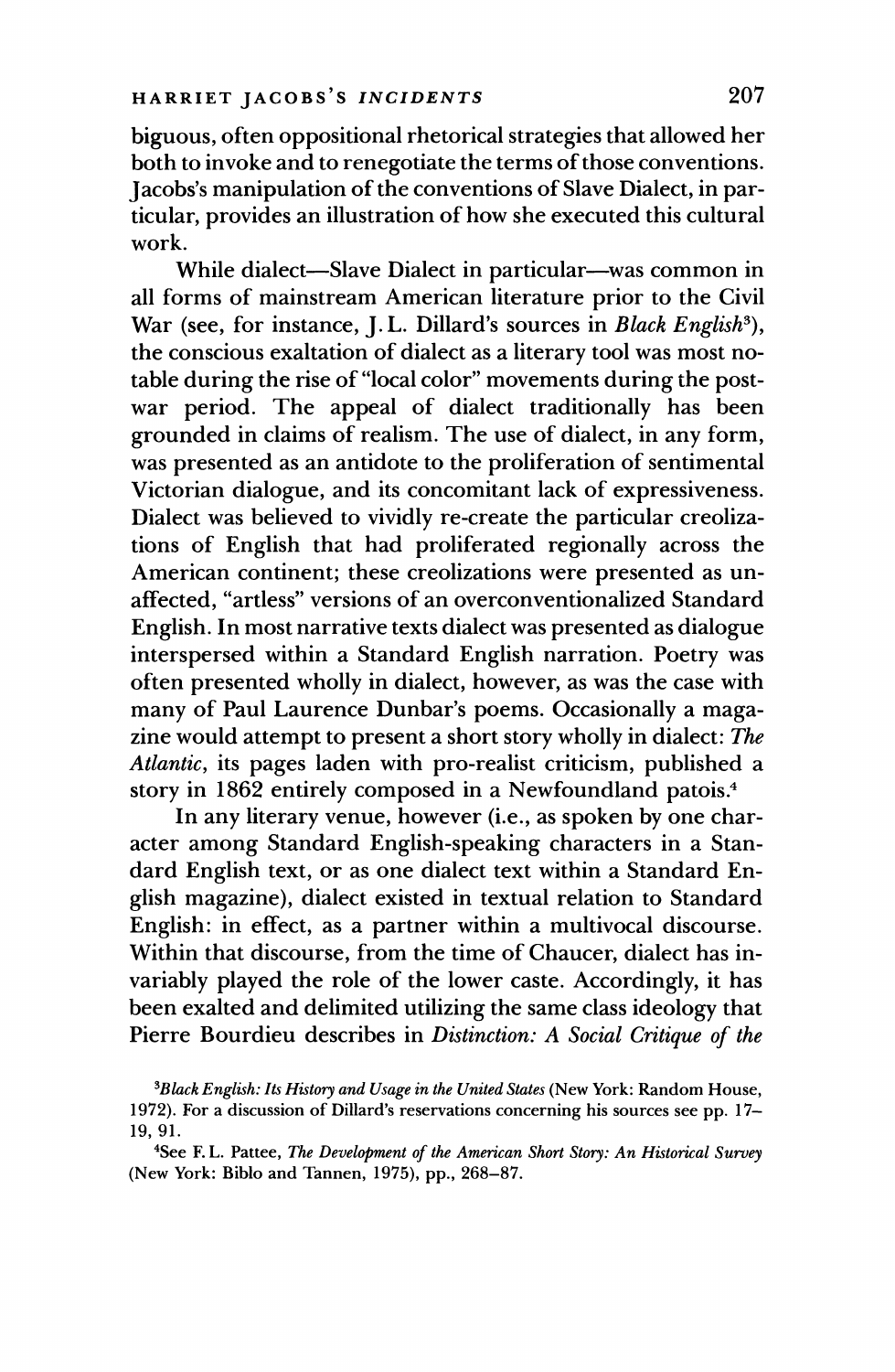Judgement of Taste. The dialect speaker receives privileged access to claims of authenticity based upon body-associated qualities ("expressiveness"), in exchange for inferiority in mindassociated qualities ("articulation"), as well as a scale of value that exalts mind over body.<sup>5</sup> This hierarchy between Standard English and dialect is then reinforced on the written page, where dialect often appears as a degraded, "careless" form of English, replete with clipped syllables, indifferent syntax, and limited (and often misused) vocabulary. Thus, F. L. Pattee writes that the Newfoundland story is "uncouth, but it rings true" (p. 170). More tellingly, William Dean Howells praises the "ironical perception of the negro's limitations"<sup>6</sup> in Dunbar's dialect poems, an indication of the degree to which claims of dialect-as-realism become entangled with ideological judgments about its speakers.

As most linguists suggest, however, the Slave Dialect was not so much a degenerate form of Standard English as a paralanguage with overlapping vocabulary, different syntactical rules, and double meanings designed to clarify ambiguity through context and tone to speakers while withholding information from nonspeakers.<sup>7</sup> Nor was it a consistent, inflexible language. Linguists such as William Stewart and Paul Brandes have noted that significant regional differences in the Dialect existed throughout the South both before and after the Civil War.<sup>8</sup> Stewart and Lorenzo Dow Turner also have observed that Dialect speakers capable of speaking in Standard often conversed in mixtures of the two, depending upon audience and context.<sup>9</sup><br>And, as Dillard's collection of nineteenth-century sources suggests, no monolithic version of the Slave Dialect existed even in

<sup>5</sup>See Pierre Bourdieu, Distinction: A Social Critique of the Judgement of Taste, trans. Richard Nice (Cambridge, Mass.: Harvard Univ. Press, 1984), pp. 372-96.

<sup>6</sup>Introduction to Lyrics of Lowly Life, by Paul Laurence Dunbar (New York: Dodd, Mead and Company, 1899), p. xviii.

<sup>7</sup>See Dillard, Black English, pp. 39-70.

<sup>8</sup>See Paul D. Brandes and Jeutonne Brewer, Dialect Clash in America: Issues and Answers (Metuchen, N.J.: Scarecrow Press, 1977), pp. 316-29; William A. Stewart, "Sociolinguistic Factors in the History of American Negro Dialects," in Perspectives on Black English, ed. J. Dillard (The Hague, Netherlands: Mouton and Co., 1975), pp. 222-32.

<sup>9</sup>See Stewart, "Observations (1966) on the Problems of Defining Negro Dialect," in Dillard, Perspectives, pp. 62-63; Lorenzo Dow Turner, Africanisms in the Gullah Dialect (New York: Arno Press and The New York Times, 1969), p. 12.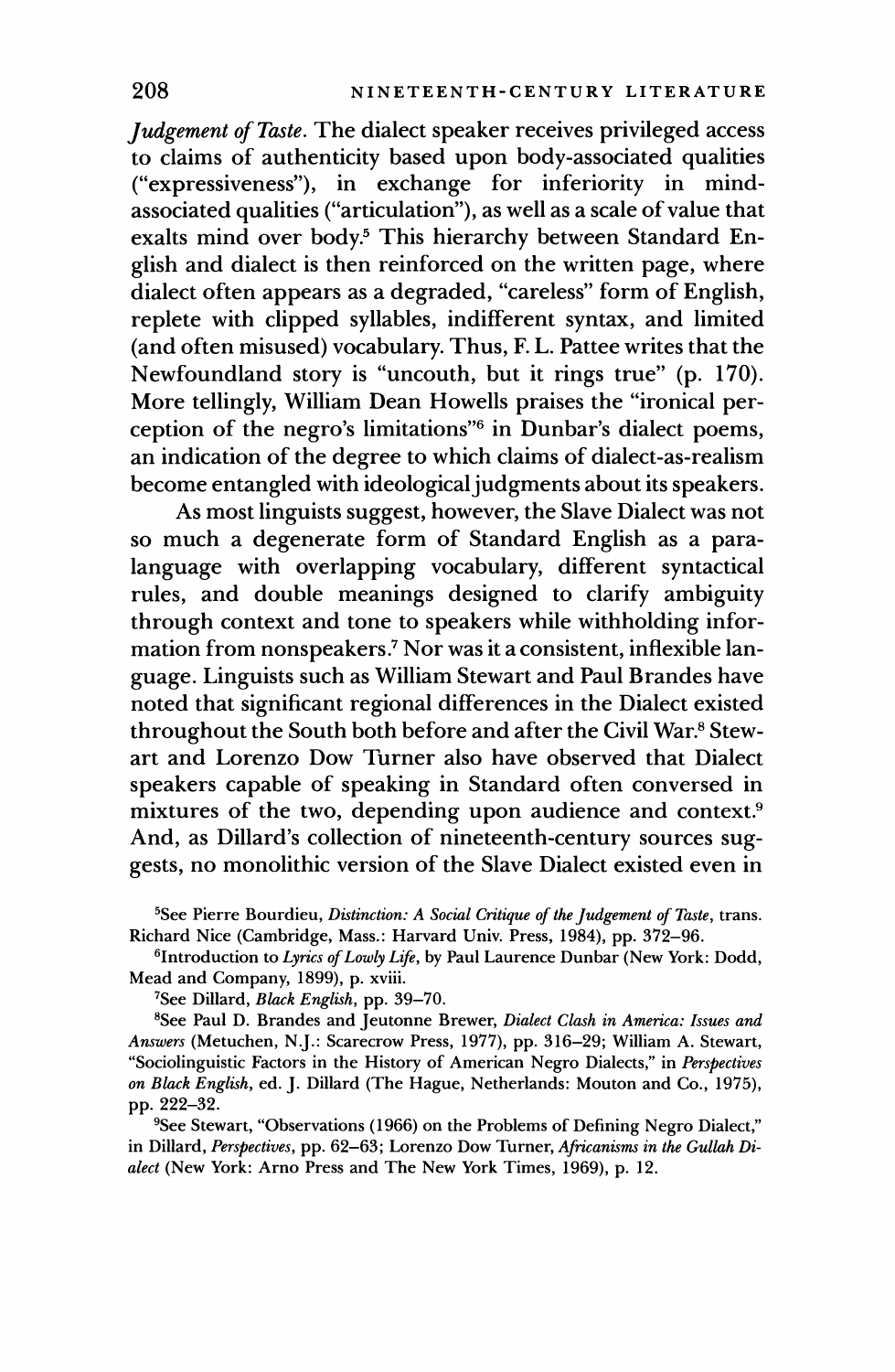mainstream literature. He disparages the proliferation of eye dialect, for instance, where an author misspells a word (i.e., "wurse" for "worse") in a manner that does not affect pronunciation but reinforces the impression of illiteracy or inarticulateness (Black English, p. 16). It is clear that under such circumstances claims of dialect-as-realism are difficult to support. The version of dialect found in any source appears, rather, to be largely dependent upon the ideological bearings of the transcriber, and the context of its presentation.

Even a cursory reading of Jacobs's Incidents suggests the problem associated with claims of dialect-as-realism. The vast majority of dialogue is spoken in a form of "literary" Standard English most familiar to readers of nineteenth-century sentimental fiction:

I tried to comfort him, by saying, "Take courage, Willie; brighter days will come by and by."

"You don't know any thing about it, Linda," he replied. "We shall have to stay here all our days; we shall never be free."  $(p. 8)$ 

On those occasions when dialect is spoken, however, it is rarely internally consistent (a single character, for instance, will say both "going" and "gwine," or "it was" and "'twas"), nor consistent with the patterns described by nineteenth-century observers such as J.A. Harrison, or contemporary reporters such as Turner, Dillard, Stewart, or Eugene Genovese in Roll, Jordan, *Roll*.<sup>10</sup> Frequently a single word or phrase will be "transcribed" in dialect, seemingly to embellish what is otherwise an ordinary Standard English sentence: "He tole her he was going away on business, but he wanted her to go ahead about buying you and de chillern, and he would help her all he could." (p. 98, emphasis added). In other cases characters will shift gradually from dialect to Standard English in the same brief monologue:

I reckon he'll never git their mammy back agin. I expect she's made tracks for the north. Good by, old boy. Remember, I have done you a good turn. (p. 109)

<sup>10</sup>See Eugene D. Genovese, Roll, Jordan, Roll: The World the Slaves Made (New York: Random House, 1976), pp. 431-41; J.A. Harrison, "Negro English," in Dillard, Perspectives, pp. 143-95.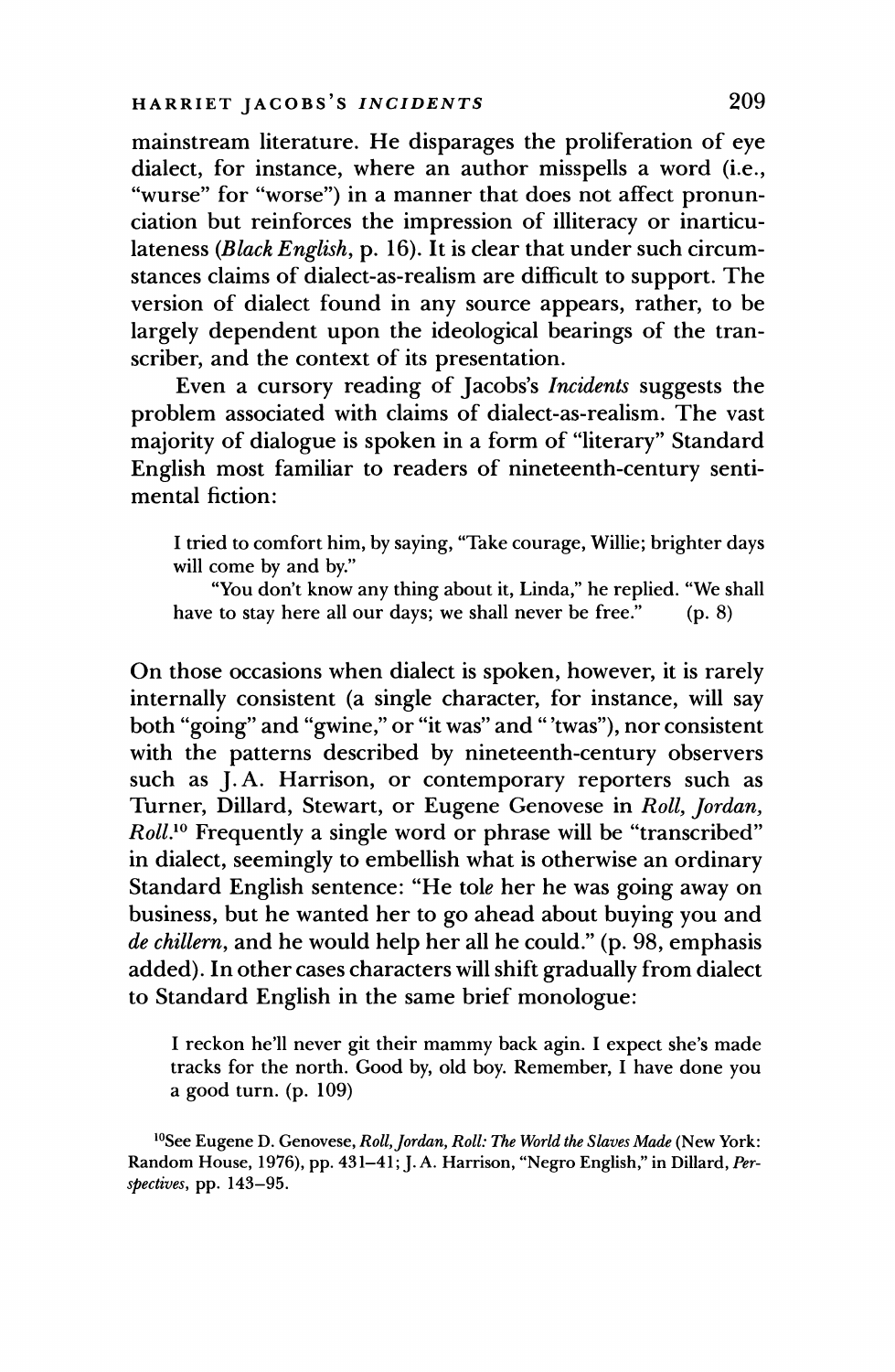In sum, the dialect presented in *Incidents* appears less like a "realistic" alternative to romantic conventions than another romantic convention itself, one that operates with peculiar privileges in relation to claims of expressiveness and authenticity.

This analysis strongly suggests that Jacobs did not include dialect in *Incidents* as a consequence of a holistic aesthetics of verisimilitude. Rather, since dialect generally appears in the text in the form of rhetorical "set pieces"-short monologues. "punchlines," or informing signifiers in otherwise ambiguous situations-it seems more likely that Jacobs's "dialect" must be read as a rhetorical strategy designed to manipulate set responses from her reader. Thus, her particular version of the Slave Dialect is not so much an attempted transcription of a genuine African-American para-language, but rather a manipulation of a malleable *conventional* dialect understood by both audience and author to invoke certain expressive ideological judgments.

## ھک

Jacobs's response to the convention is complex and, by our standards, often contradictory; it is insufficient to say merely that she uses the convention, or is used by it. I would suggest instead the following patterns to describe her manipulation of the conventional dialect, patterns that mediate each other and are not exclusive of other, unmentioned patterns.

The first is the use of the conventional dialect for conventional purposes. James Weldon Johnson, in his "more or less canonical" repudiation of the traditional conventions of Black Dialect in the preface to The Book of American Negro Poetry (1931), stated that conventional dialect had "only two main stops, humor and pathos."<sup>11</sup> Johnson believed that this convention contained within itself the inscription of condescending literary and social value systems, ones that emphasized, as Howells noted in a different context, the "perception of the negro's limitations."

At times Jacobs appears to invoke dialect precisely for these effects. The first two occasions of dialect both occur within single

<sup>&</sup>lt;sup>11</sup>James Weldon Johnson, "Preface to Revised Edition," The Book of American Negro Poetry, 2d ed. (New York: Harcourt, Brace and World, 1931), pp. 3-4.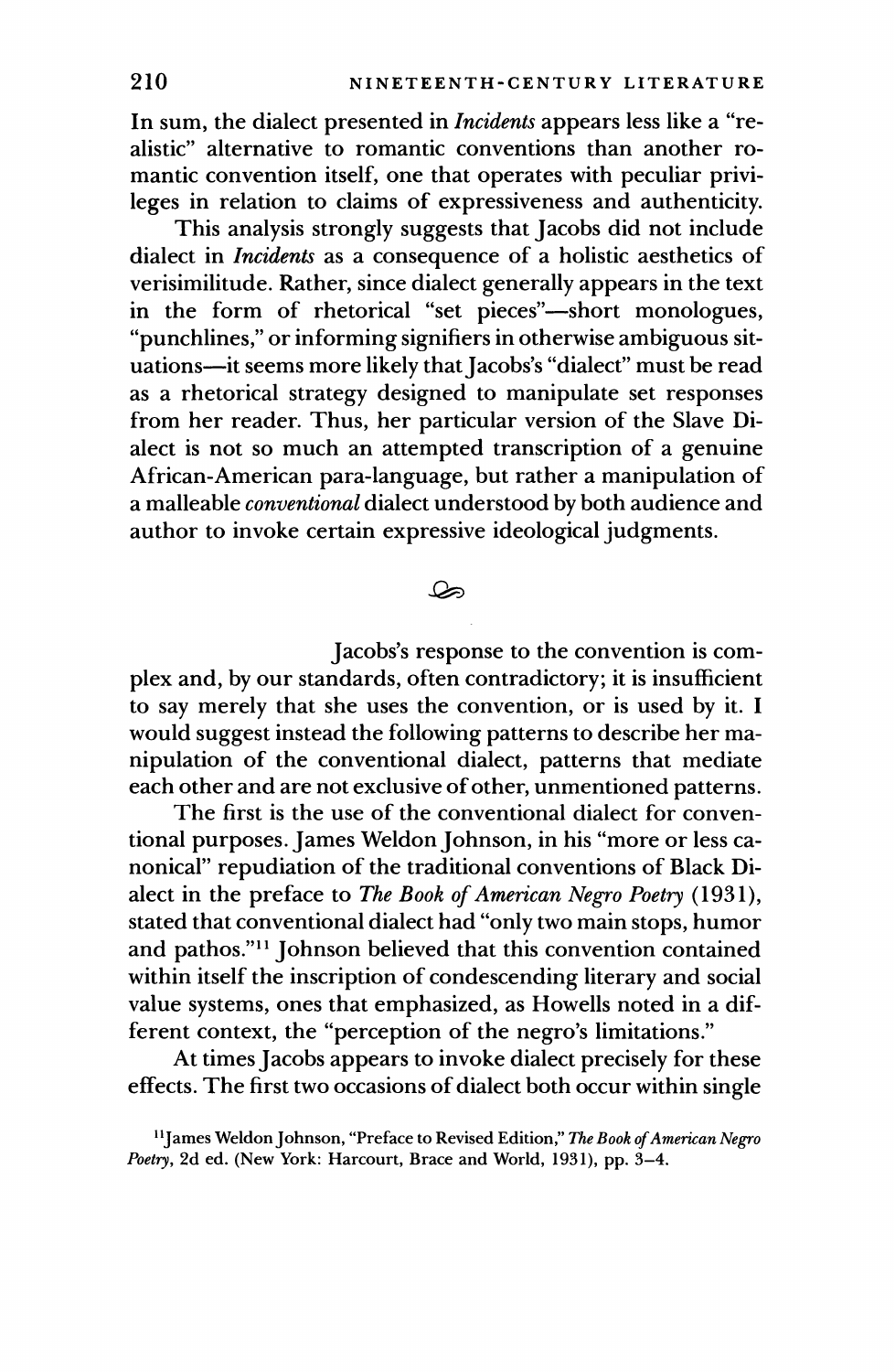sentences spoken by slaves pleading plaintively with white masters. In each instance the sentence is spoken in Standard English; only the word "master" is uttered in dialect, suggesting a link between the expressive appeal conventionally ascribed to dialect and the power of deference as a rhetorical strategy designed to ameliorate suffering:

 $\ldots$  he [the "good" slave master] is surrounded by a crowd, begging, "Please, massa, hire me this year. I will work very hard, massa."  $(p. 13)$ 

His piteous groans, and his "O, pray don't massa," rang in my ear for  $(p. 11)$ months afterwards."

Inversely, the dialect of Betty, the cook who hides Linda, appears to be designed to add "expressiveness" to her "humorously robust" worldview. Even Brent patronizes her-in Standard English, of course: "'When I get you into missis' safe place, I will bring some nice hot supper. I specs you need it after all dis skeering.' Betty's vocation led her to think eating the most important thing in life  $\ldots$ " (p. 102).

The second pattern is the use of the conventional dialect to accentuate a tropological relationship between Jacobs's text and another text, or an otherwise understood convention. In chapter 13 Linda educates an older slave in reading and writing; this scene appears to be a reenactment of a sequence between Tom and Eva in chapters 22-26 of Harriet Beecher Stowe's Uncle Tom's Cabin.<sup>12</sup> The dialect spoken by the older slave in Incidents ("Honey, it' pears when I can read dis good book I shall be nearer to God" [p. 75]) calls attention to his illiteracy and, in a vaguer sense, his "Uncle Tomness" (although, interestingly, the dialect spoken by this slave is far thicker than that spoken by Uncle Tom; the impression given is that Jacobs is ironically exaggerating the Uncle Tom trope). More significantly, the fact that the older slave speaks in dialect while Linda speaks in Standard English reproduces the dialogue between Dialect and Standard inscribed in the discourse between Tom and Eva; the crucial difference is that, in Jacobs's text, the white mediator between the illiterate

<sup>&</sup>lt;sup>12</sup>Uncle Tom's Cabin; Or, Life among the Lowly, ed. Ann Douglas (New York: Penguin, 1981). See especially pp. 348-50.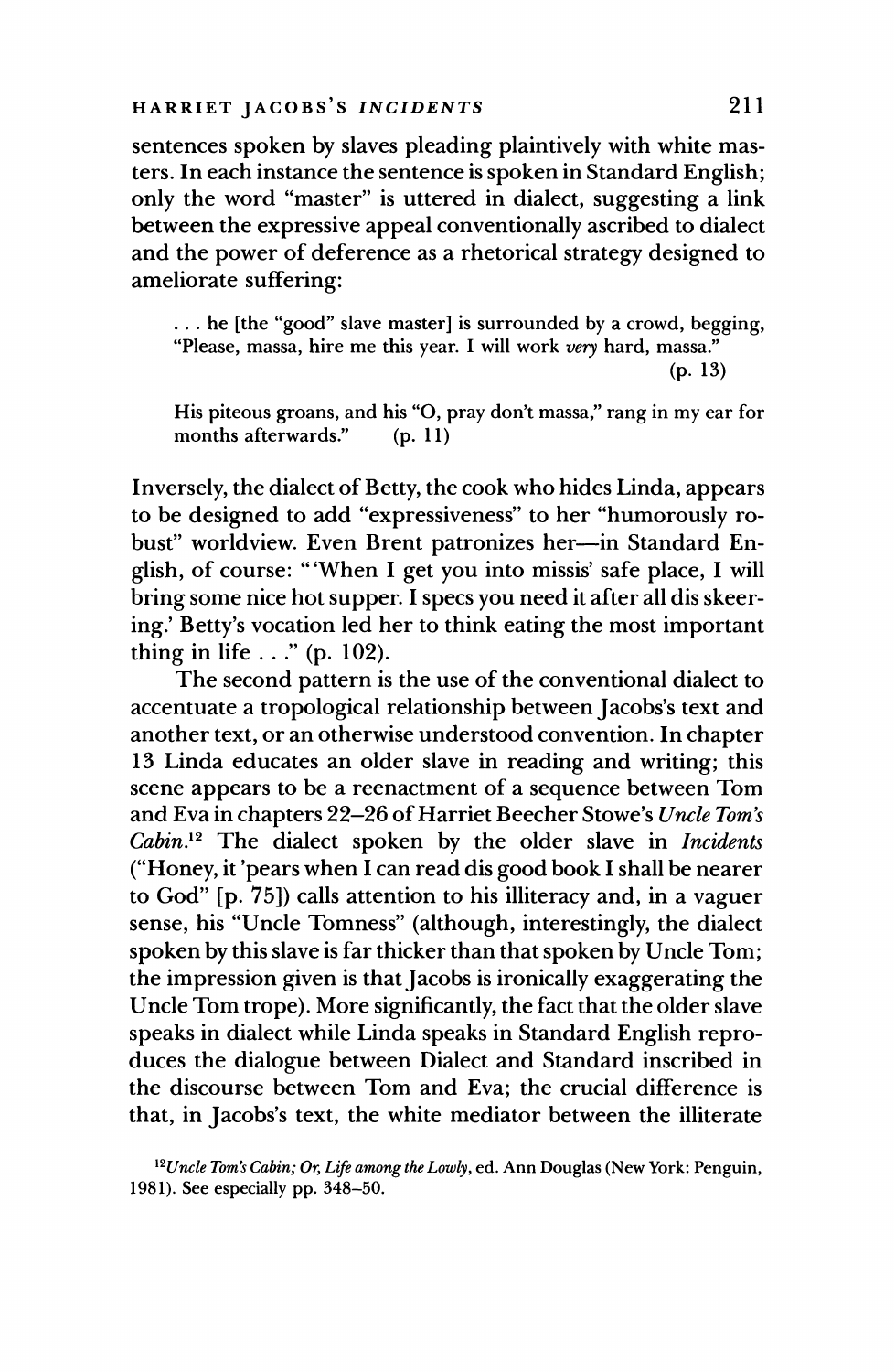black slave and education (and the opportunities provided by education) is transformed into a black mediator-educator, Brent herself.

Throughout Incidents Jacobs uses dialect to both invoke and I infoughout *Incuents* Jacobs uses dialect to both invoke and<br>displace its status as a language of deference. This displacement<br>is often accomplished by reserving the "expressive" rhetorical<br>power of dialect for occasions American fiction, for instance, is that "Aunts"-older, maternal female slaves, like Betty the cook-talk in a rich dialect that befits their relation to motherhood, food, and the other nurturing<br>functions that populate and support the slave economy; Aunt<br>Chloe in *Uncle Tom's Cabin* (who was "much revered in the kitchen" [p. 110]) speaks in a thick dialect that seems designed<br>to add emotional force to her exclamations of resignation and<br>limited defiance: "I's done my tears! . . . I does not feel to cry 'fore dat ar old limb, no how!" (p. 168).

In *Incidents* Jacobs invokes this conventional connection be-<br>tween the Aunt-figure and dialect, but utilizes the Aunt's verbal<br>power as a force of dissent. In chapter 26 Linda's grandmother,<br>speaking in Standard English, abandoned her by escaping to the North:

O Aggie ... it seems as if I shouldn't have any of my children or grandchildren left to hand me a drink when I'm dying, and lay my old body in the ground.

Aunt Aggie, unsurprisingly, responds in dialect. In this instance,<br>however, that dialect is not invoked to add pathos to an expected<br>outpouring of shared maternal grief and helplessness. Rather,<br>Aggie delivers a chiding a the right place" (p. 137).

Similarly, Linda's grandmother, whose dialogue is consistently presented in Standard English, slips toward dialect *exclusively* during moments of rage. At the beginning of an increasingly angry exchange with Mr. Flint, th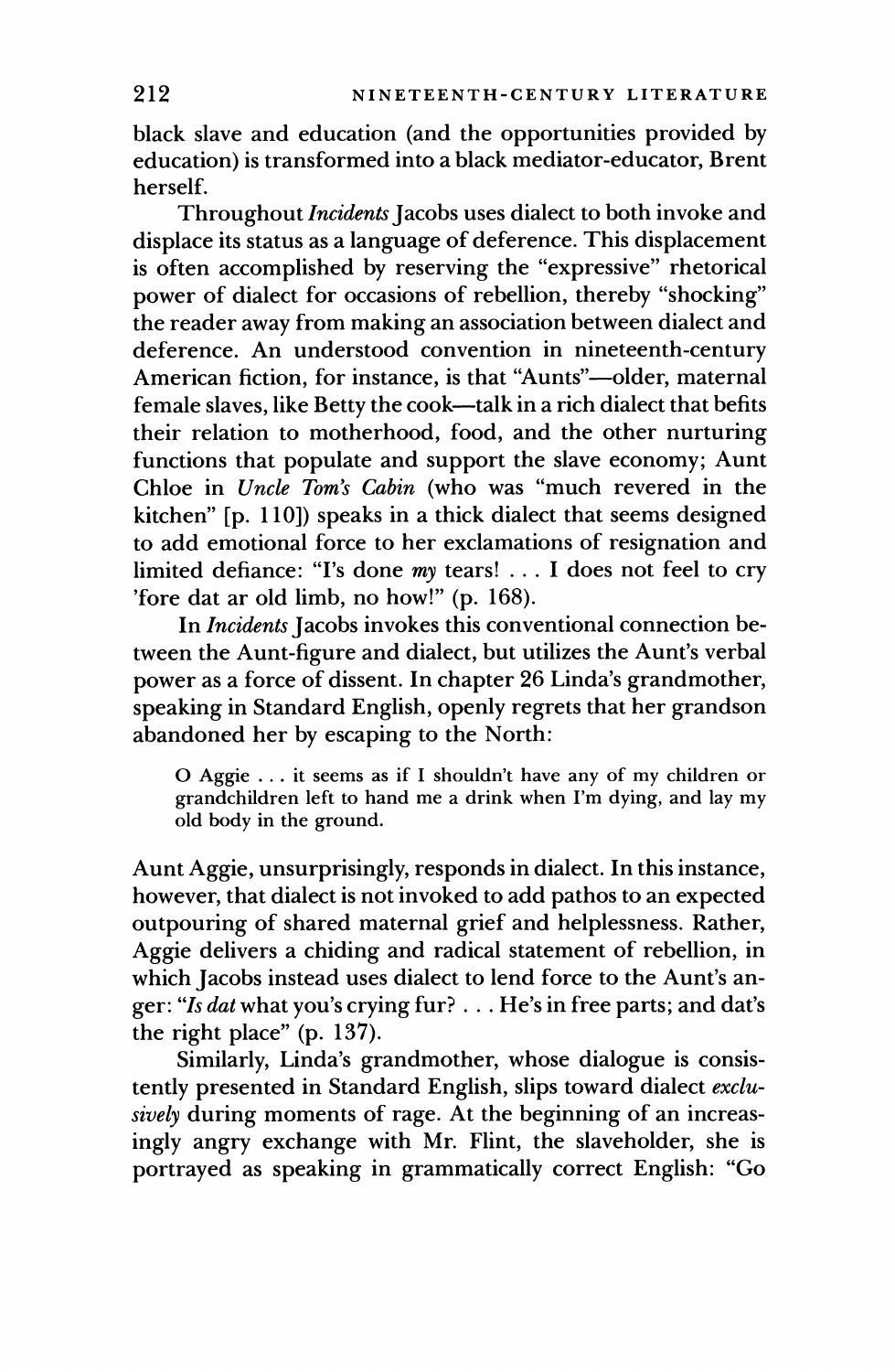home, and take care of your wife and children." As she grows "more and more excited," however, she begins to clip words, and use colloquialisms: "'I tell you what, Dr. Flint,' said she, 'you ain't got many more years to live, and you'd better be saying your prayers. It will take 'em all . . .'" (p. 84). An almost identical exchange occurs in Frederick Douglass's My Bondage and My Freedom (1855). In the well-known fight scene with Mr. Covev, the slave-tamer, both Douglass and Covey argue in Standard English. A second slave, Bill, also speaks in Standard English, as he cautiously refuses Covey's demands to "take hold" of Douglass: "My master hired me here, to work, and not to help you whip Frederick." When Douglass tells Bill "don't put your hands on me," however, Bill suddenly slips toward dialect, as his excitement and anger rise: "My Gop! Frederick, I aint goin' to tech ye...."<sup>13</sup> In this manner both Jacobs and Douglass remodel the convention of dialect, portraying it not as a language of deference, or even a private language of defiance, but as a rhetorical weapon to be utilized for its expressive power.

Another pattern is the use of the conventional dialect to invoke associated ideological assumptions, which are then displaced in a manner that undermines their usage in proslavery rhetoric. The first extended use of dialect in *Incidents* occurs in chapter 12, "Fear of Insurrection"; the reader's impression of this appearance of dialect is latently ideological. It effectively disrupts the controlled prose of Linda Brent, and is placed in the mouths of a group that is described by her as a "rabble, staggering under intoxication" (p. 68), and that is effectively disrupting the controlled domesticity of her grandmother's house. That this "rabble" is white and poor, however, represents a significant displacement of the "fears of in urrection" that would normally be focused upon the slaves. The dialect of this "rabble," in fact, is so deviant from that of the "better class" (p. 68) to which Brent addresses herself that on one occasion she must translate it. Ironically, the unreadable word comes within a sentence that states white fears of black insurrection in such a manner that those sentiments are, by inference, as corrupt as the dialect in

<sup>13</sup>Frederick Douglass, My Bondage and My Freedom, ed. William L. Andrews (Urbana and Chicago: Univ. of Illinois Press, 1987), p. 150.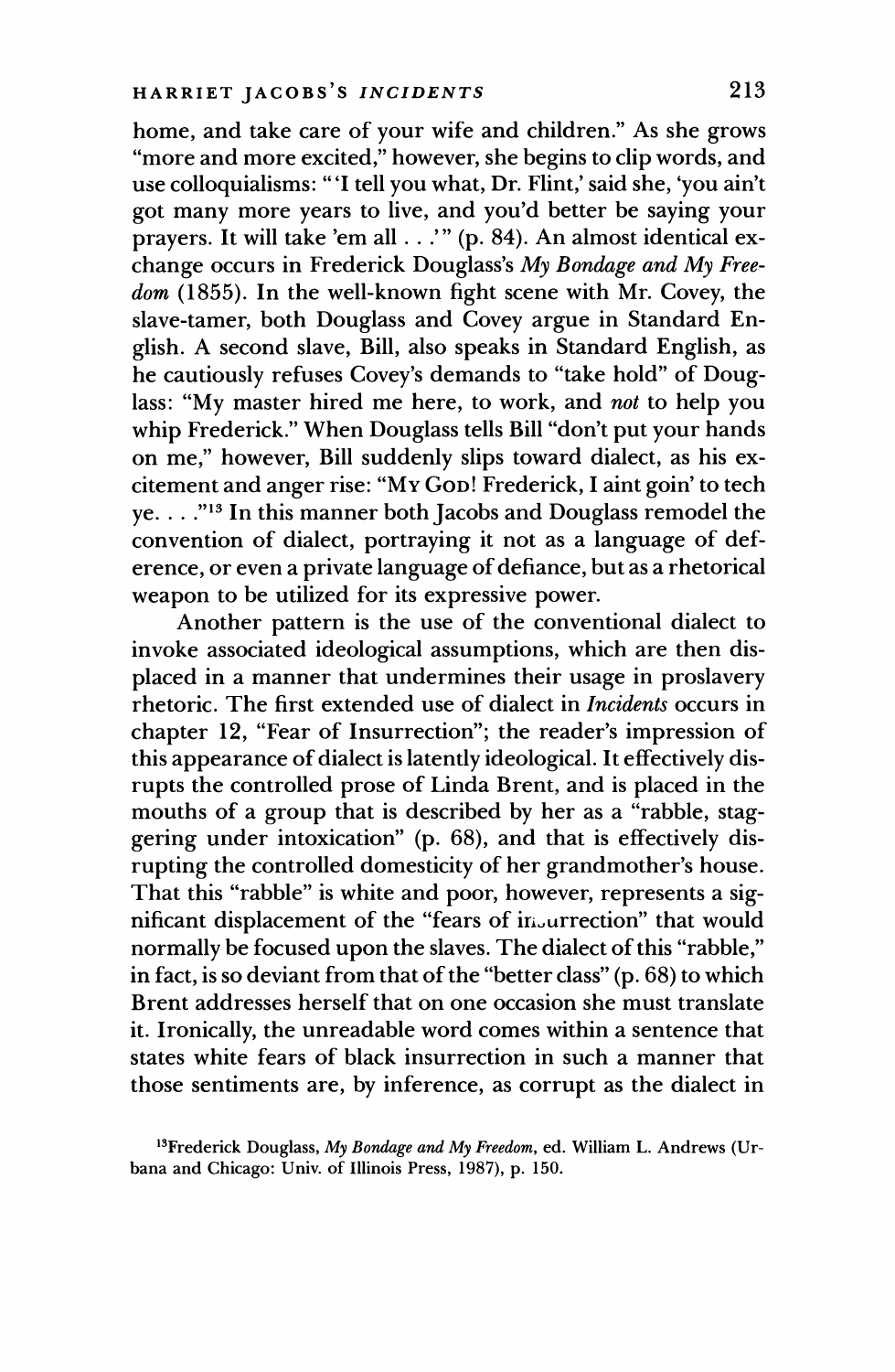which they are spoken: "'Don't wonder de niggers want to kill all de white folks, when dey live on 'sarves' (meaning preserves)"  $(p. 67).$ 

What makes Jacobs's use of dialect especially effective in this instance is that she invokes class fears, but severs the connection between race and class: her appeal to the fear of a lower caste insurrection is as conservative as her displacement of race from that fear is radical. Throughout Incidents Jacobs utilizes dialect as a signification that the speaker is somehow morally inferior to the better class to which Jacobs and her readers both presumably belong: the Irish cab driver who refuses to allow Linda and her traveling companion in his cab (and who, like the white rabble, speaks in a form of dialect far more deviant that that of the slaves); the escaped slave who, with a tellingly (and doubleedged) "low, chuckling laugh" (p. 198) explains how he financed his escape with funds stolen from his dead master's pants; the maid Jenny, who twice threatens Linda with discovery; or the slave trader, whose dialect softens as his scruples rise, in the act of announcing his retirement from the slave trade. This particular form of signification is by no means programmatic; there are occasions where dialect is not connected with moral or class inferiority. But what is noteworthy is that Jacobs's "class" of inferior people is a-racial, displacing race as a sign of inferiority, while preserving other signs likely to appeal to a middle-class, Northern, Evangelical Protestant audience: low caste, immorality, and even Irishness.

The fourth pattern is the use of dialect per se. By most contemporary linguists' standards Jacobs would be considered a "bad reporter" of Slave Dialect. She utilizes "eye dialect" frequently-"thro'" for "through," "staid" for "stayed," "thar" for "their." She avoids, for the most part, the undifferentiated gender pronouns, indifferent verb forms, and desired ambiguities that Genovese claims "drove" Standard English speakers "wild" (p. 434). In fact, when she does alter verb forms, she does so by occasionally adding an s, which Dillard labels "hypercorrection" and asserts was neither an accurate portrayal of Slave Dialect, nor a benign vision of the slaves' confidence in their own language (Black English, p. 42): "You nebber gibs me a lesson dat I don't pray to God to help to understan' what I spells and what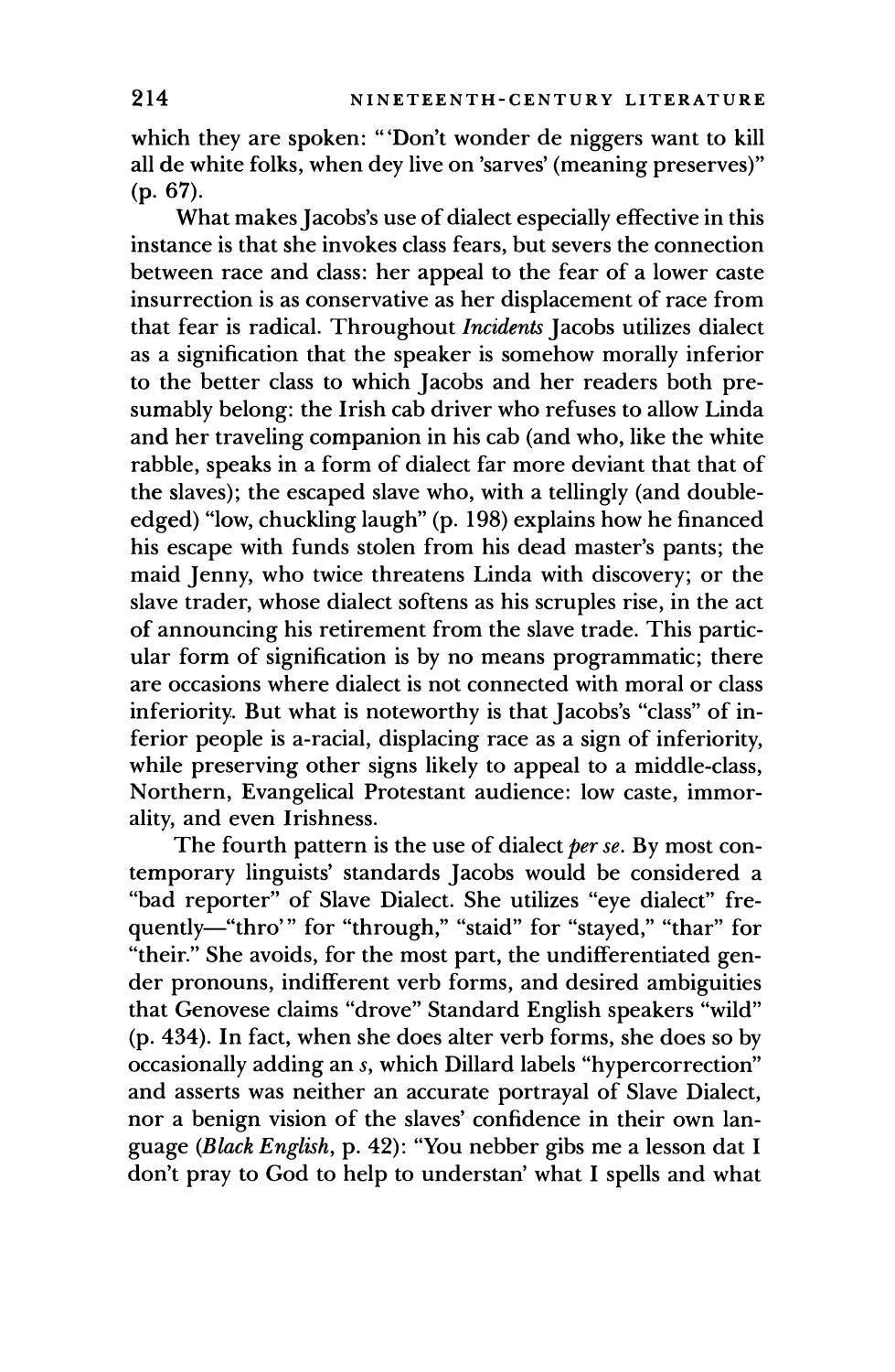I reads" (p. 75). Other observers, such as Harrison, would accept Jacobs's use of hypercorrection, but would not condone the random patterns in which the s suffix appears in her text.<sup>14</sup> Otherwise, the most substantial alteration of Standard English that appears in the slave dialect of *Incidents* is the substitution of  $b$  for  $\overline{v}$ ,  $\overline{v}$  for  $w$ , and t or d for th in certain pronunciation sequences. For the most part Jacobs's version of Slave Dialect is a cosmetically altered, inferior, profoundly deferential and nonthreatening version of Standard English.

But Jacobs's "failure" to fulfill modern linguists' standards is not, in itself, significant. Many works do not, and it would be inconsistent to suggest that any modern interpretation of Slave Dialect is definitive, or ideologically "pure." What is significant here is the relationship of Jacobs's dialect to those found in mainstream sources from the same period. It is difficult to claim that the timidity of Jacobs's dialect was dictated by the limitations of an imposed convention, when even a cursory glance at the dialogue of characters such as Aunt Chloe in Uncle Tom's Cabin suggests that Northern readers were already inured to far more radical presentations of Slave Dialect. In an early but relevant example, Hugh Henry Brackenridge's Modern Chivalry (1792), the dialect of the slave Cuff is transcribed with substantial respellings, and consistent use of the present tense in past and future tense contexts: "You be a filasafa . . . Getta ready, and go dis city, and make grate peech for shentima filasafa."<sup>15</sup> Less consistent dialect transcriptions also provide a telling contrast to  $In$ cidents; the "dod drot my soul if he eint" uttered by an "old coon" in Augustus Longstreet's well-read Georgia Scenes (1835) contains as unreliable a mixture of dialect and Standard English as those found in Jacobs's text, but nevertheless employs the kind of substantial pronunciation changes that would temporarily confuse Standard readers.<sup>16</sup> Even a comparatively small grammatical shift, such as the use of the zero copula of temporary state found

<sup>&</sup>lt;sup>14</sup>See Harrison, p. 162.

<sup>&</sup>lt;sup>15</sup> Hugh Henry Brackenridge, Modern Chivalry: Containing the Adventures of Captain John Farrago and Teague O'Regan, His Servant, ed. Lewis Leary (New Haven, Conn.: College & University Press, 1965), pp. 130-31.

<sup>&</sup>lt;sup>16</sup> Augustus Baldwin Longstreet, "The Horse Swap," in Georgia Scenes (Atlanta: Cherokee Publishing, 1971), pp. 24, 31.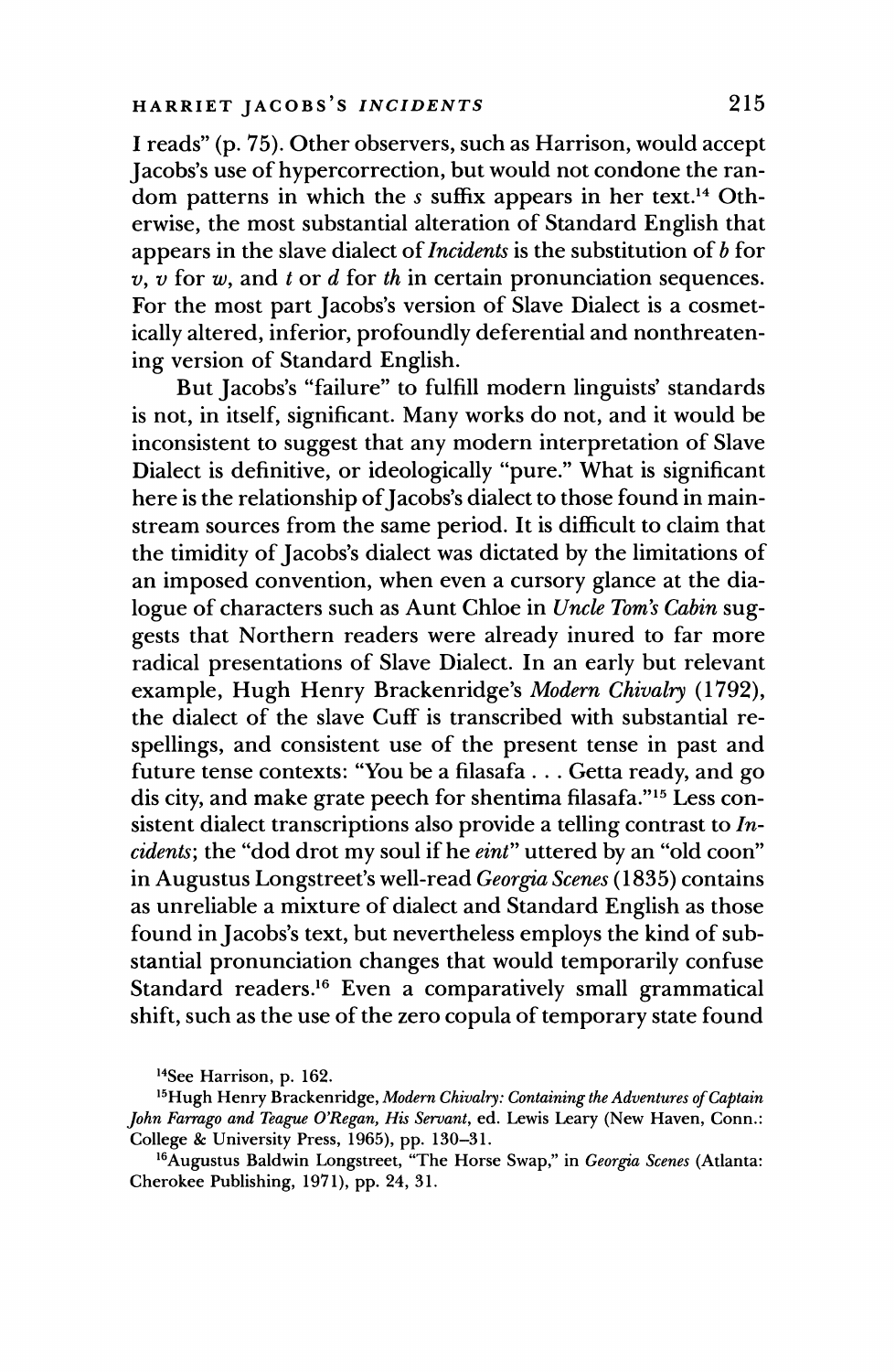in Crèvecoeur's Letters from an American Farmer ("Two days, and me no die"), is a larger structural alteration of the syntax of Standard English than any to be found in Jacobs's text. And yet such shifts were virtually standard within mainstream versions of the Slave Dialect, throughout both the late eighteenth and early nineteenth centuries.<sup>17</sup>

There are many possible explanations why Jacobs presented such a superficially conservative version of the Slave Dialect, when the convention itself clearly allowed her greater liberty. One might claim that Jacobs stood in a different relation to her audience from that of white authors such as Poe, Stowe, Brackenridge, et al.; that her ideological interest lay mainly in convincing her Northern readers that blacks were just a deferential and nonthreatening version of Standard English-men. This argument does not begin to take into account the complexities of the racial pressures that were exerted on Jacobs's authorship, however, or how those pressures limited her narrative choices.

Nor does it take into account the possibility that even linguistically authoritative versions of the Slave Dialect were often presented in denigrating exchanges with Standard English. While it is difficult—and perhaps unnecessary—to make comprehensive claims about the whole of antebellum literature, it is comparatively easy to find suggestive examples of texts that presented the Slave Dialect as a genuinely distinct, even disruptive alternative to Standard English, but did so in contexts that undercut its oppositional power. Brackenridge's Cuff, for instance, is quoted presenting his views on the development of man to the Philosophical Society, the highest intellectual body in the country. Modern Chivalry was, however, a scathing attack on the possibility that America's young democracy was installing undeserving people in positions of authority; in that circumstance, the degree of Cuff's deviancy from Standard English only seems to represent the depth of Brackenridge's belief that America's aristocracy of merit was turned upside down.<sup>18</sup>

<sup>17</sup>Dillard, *Black English*, p. 104. The quote is from J. Hector St. John de Crèvecoeur, "Letters from an American Farmer" and "Sketches of Eighteenth-Century America," ed. Albert E. Stone (New York: Penguin, 1981), p. 178.

<sup>18</sup>See Brackenridge, pp. 129–31. The central theme of *Modern Chivalry* is mentioned in virtually any discussion of the text; see, for instance, Leary's introduction, pp. 15-19; or Daniel Marder, Hugh Henry Brackenridge (New York: Twayne, 1967), p. 86.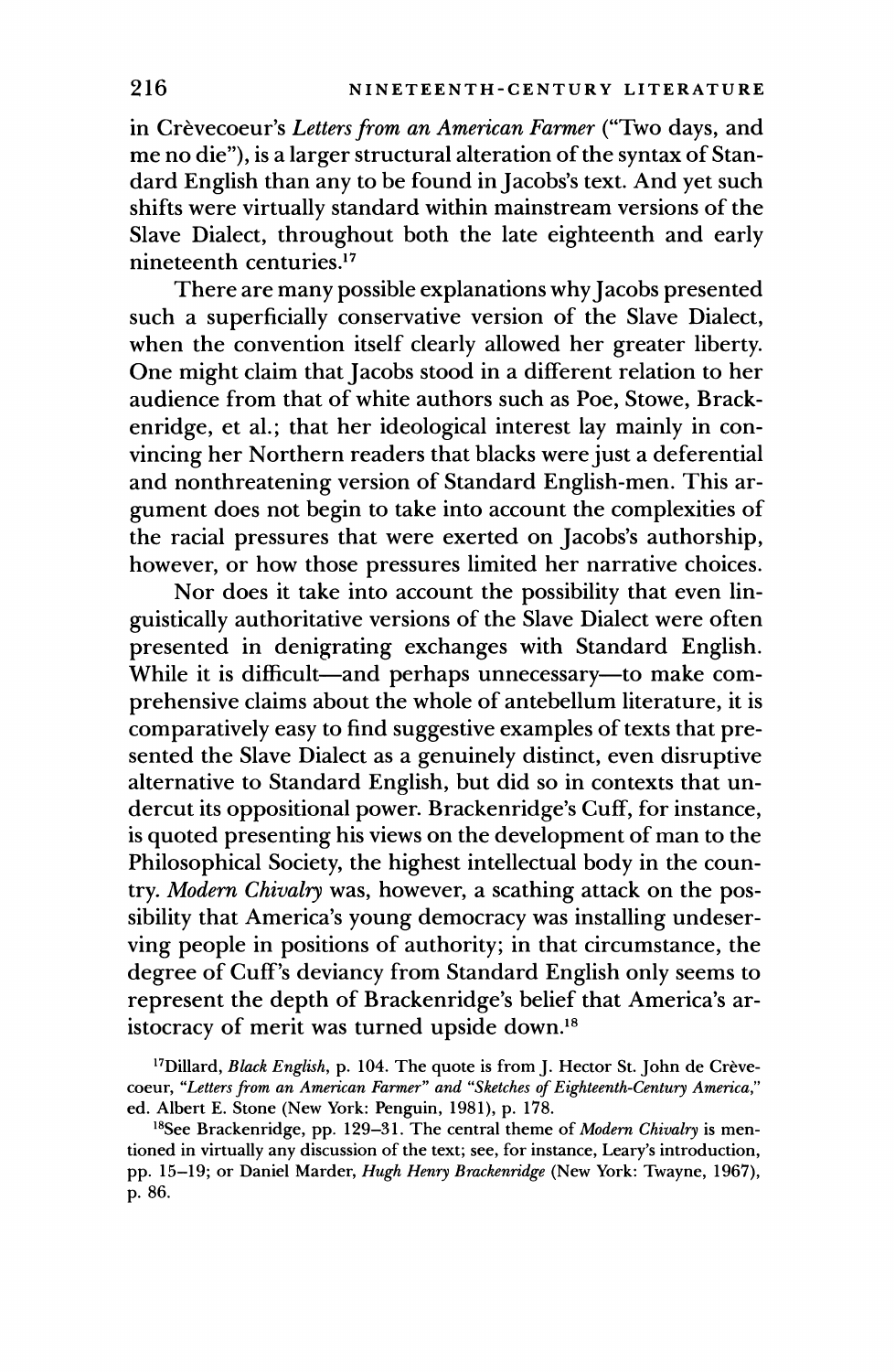A more resonant example is Edgar Allen Poe's "The Gold-Bug" (1843), in which the servant Jupiter speaks in a thick dialect that Dillard cites as an example of good reporting: "Yes, massa, needn't hollo at poor nigger dat style."<sup>19</sup> Jupiter's dialect is occasionally so indecipherable it contains a kind of disruptive force absent from Jacobs's version. He thoroughly exasperates his master William Legrand, who refers to Jupiter as an "infernal black villain" or "infernal scoundrel" after moments of miscommunication (pp. 576, 573). Similarly, Poe's protagonist is often distracted from his search for the gold bug by his inability to understand Jupiter, and the narration itself must pause for translations:

"... Ise sich a fool dat I hadn't de heart arter all—he look so berry poorly."

"Eh?-What?-ah yes!-upon the whole I think you had better not be too severe with the poor fellow...."  $(p. 565)$ 

While modern linguists would claim that the slave was difficult to understand because he was concealing information from Standard English speakers, Poe's story emphasizes that Jupiter is difficult to understand because he cannot comprehend Standard English:

"And den he keep a syphon all de time-" "Keeps a what, Jupiter?" "Keeps a syphon wid de figgurs on de slate...."  $(p. 565)$ 

Thus, Jupiter's stubbornly un-Standard language is played for comic value. Poe's story acknowledges the notion that the slave's dialect—and the slave's personal power—could agitate the lives of Standard speakers, but ascribes that potential to incompetence, not defiance.

In this light, it becomes possible to at least conjecture why Jacobs's version of the slave dialect seems so timid. For Jacobs to present an authentically radical version of the Slave Dialect would potentially have provoked hostility among her white readership; to adopt a strategy akin to that of "The Gold-Bug" would have meant openly condescending to her own race. She appears, instead, to have chosen a third option. While many mainstream

<sup>&</sup>lt;sup>194</sup>The Gold-Bug," in *Poetry and Tales* (New York: Library of America, 1984), p. 573. See Dillard, Black English, pp. 94-95.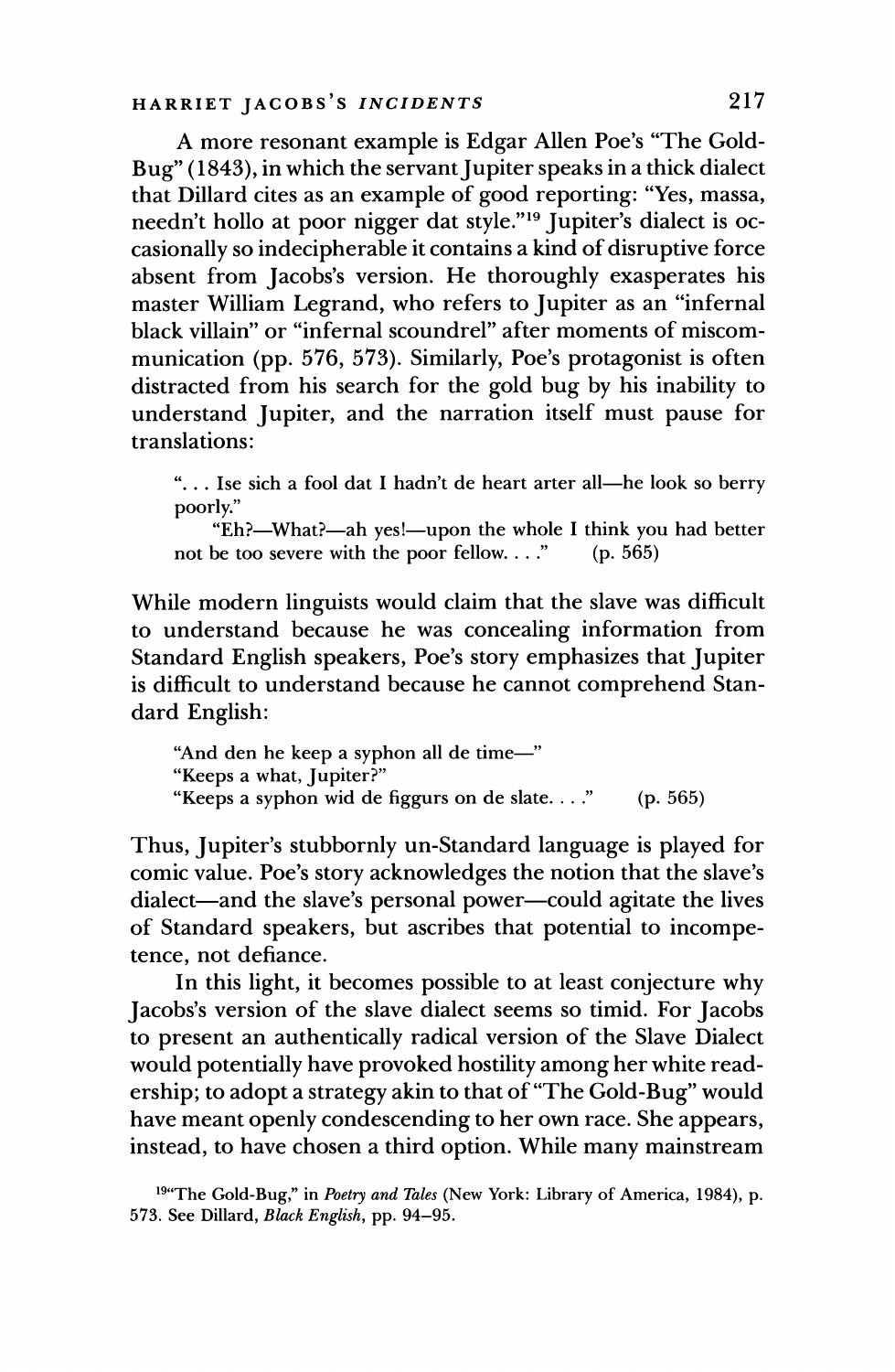authors mediated the radical force of deviant versions of dialect by placing them in deferential exchanges with Standard English, Jacobs presented a less deviant form of dialect, but mediated its superficial timidity through displacement into ambiguous, even oppositional exchanges.

Such an analysis of Jacobs's narrative strategies ultimately implies deeper links between her manipulation of the convention of slave dialect and the Dialect itself. Jacobs's prose reproduces a pattern of superficial guilelessness, suggestive double meanings, and contextual definition similar to that present in what linguists have defined as the authentic Slave Dialect. Like a dialect, the vocabulary of literary conventions used within  $In$ cidents overlaps that of antebellum mainstream American fiction; it is the grammar and syntax of that language of conventions that Jacobs has teased, however erratically, into new shapes. If, like Poe, she presents dialect-speaking characters who are so disruptively imbecilic that the narrator must pause to translate for them, she makes sure that it is "white trash"—not coincidentally, the white group with which her readership would be least likely to sympathize—who speak and act so corruptly. Similarly, if her Aunt Aggie is, like Stowe's Aunt Chloe, motherly, "much revered in the kitchen," and dialect-speaking, she also seems aware that the fight for freedom requires an abnegation, or a transformation, of the slave's maternal power and affection-a sentiment from which humor or pathos, the two traditional "stops" of dialect usage and Auntly conduct, are totally absent.

The best explanation, perhaps, for the version of Dialect in *Incidents* and its usage might be found by considering that the Slave Dialect was one of Jacobs's languages, and then examining her text according to the syntactical and rhetorical rules of that language, rather than Standard English. While Jacobs's language in *Incidents* and the Slave Dialect appear cosmetically (and ideologically) dissimilar, I would suggest that both were generated in similar contexts. African-Americans needed to develop a language that appeared superficially guileless and deferential to nonspeakers, but clarified ambiguity and double meaning through context and tone to speakers. Jacobs, similarly, needed to produce a text that mediated between deference and selfassertion, with this mediation restricted by the same ideological